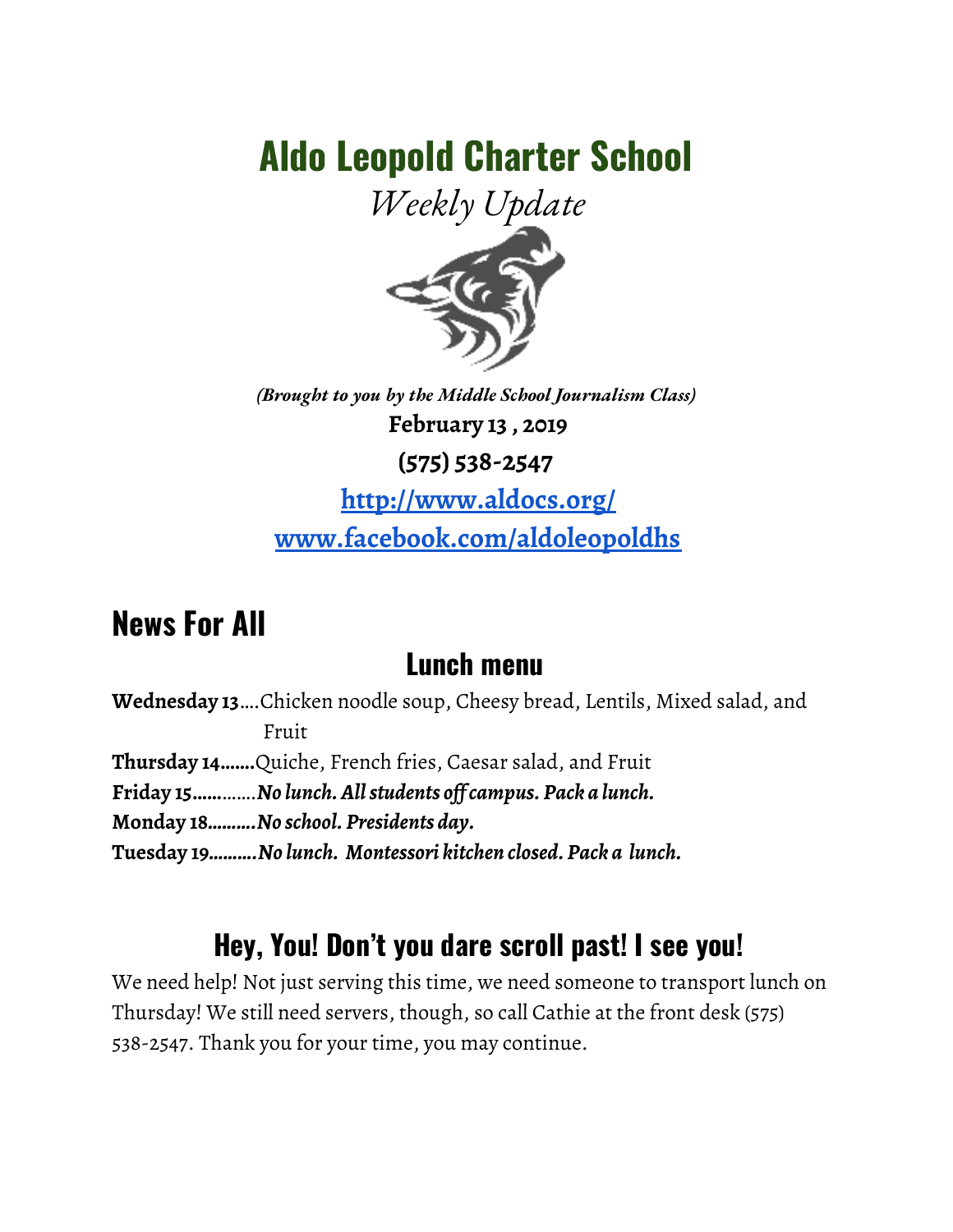### **Bringing our circle culture to the Roundhouse**



A select group of High school students left their classroom studies behind for a few days of real experiential education at our state's capitol. By all accounts students represented themselves and our school confidently, intelligently, and bravely as they lobbied against SB1 and HD5, the senate and house bill would cut 32% of our school's budget, or about \$600,000/year.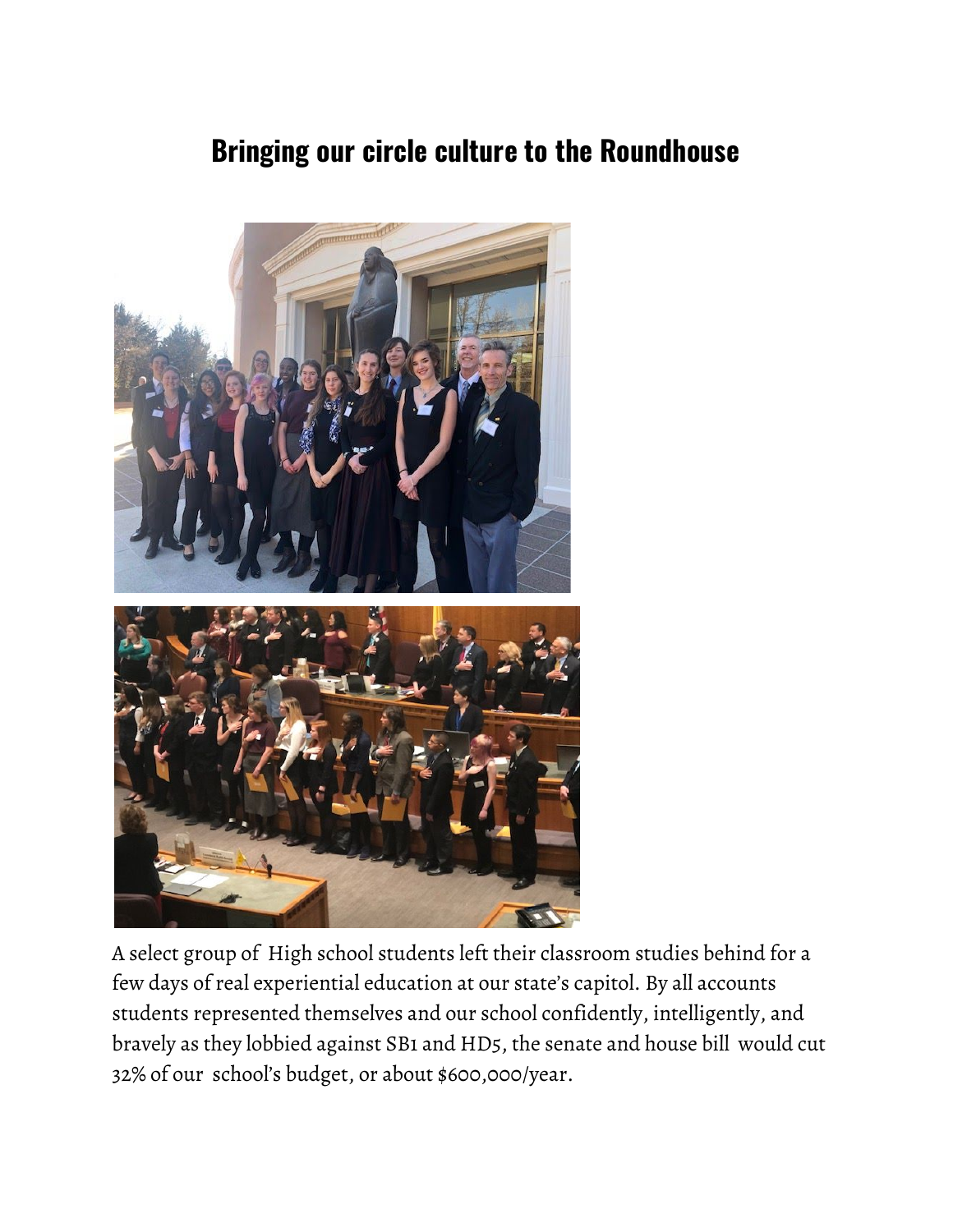## **Calendar**

| Feb.18No School - Presidents Day                                    |
|---------------------------------------------------------------------|
| <b>Feb.19</b> School is in session-NO LUNCH (GMS kitchen is closed) |
| Feb. 21-22United World College - High School                        |
|                                                                     |

## **Think of it as an opportunity to give back**

Our school, like all charter and non-charter schools in the State of New Mexico, is governed by an oversight committee. Charter schools call this a Governing Council. Our Governing Council is in need of new members. The GC meets once a month for a couple hours and each member is expected to serve on one of our school committees: Finance, Facilities, Curriculum, Student Health, Development, Nominating, Strategic Planning, and Policy. Committees meet monthly or quarterly. All ALCS Governing Council Meetings are open to the public and you are always welcome to attend. The next meeting is next Thursday, February 21 from 5:30 pm-8:30pm in Ms. Chaney's room. Meeting dates, times and agendas can be found on our website: <u>[www.aldocs.org](http://www.aldocs.org/)</u> If you are interested in serving on the ALCS Governing Council, applications can be picked up at the [sc](http://www.aldocs.org/)hool office or sent electronically. **Call the office at: 575-538-2547**

## **Check it out!**

**Thurs, Feb. 21**……Governing Council Meeting - 5:30pm to 8:30pm - Ms. Chaney's

## **How are we doin'?**

Thank you to the many parents who answered the parent [satisfaction](https://www.surveymonkey.com/r/P73ZLSM) survey when you came in last week for Student-Led Conferences. If you haven't let us know what you think of what we are doing here at Aldo, please take a few moments to follow the link and give us your two cents.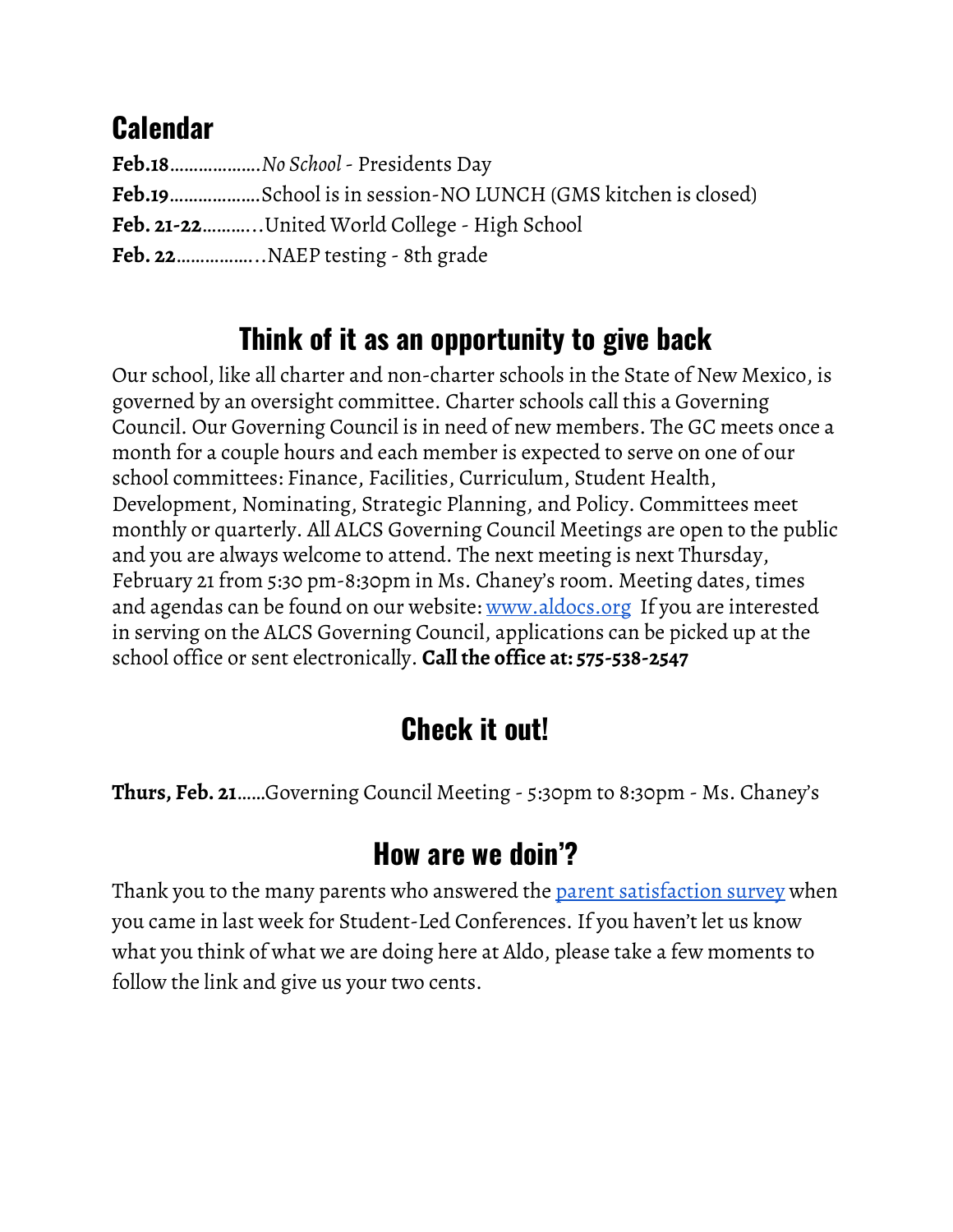#### **Nurse's Notes (thanks, Jim)**

For many, Valentine's Day brings up memories of the 2018 Marjory Stoneman Douglas High School shooting. Anniversaries provide a time for reflection, and many educators across our country are pausing this week to consider how safe their schools are.

Much of my work as school nurse involves mundane tasks like stocking first-aid kits, reviewing immunizations records, and icing sprained ankles. But my work with the School Health Advisory Committee (SHAC) and the Risk Management Committee helps me look at a bigger picture of student health. These two committees encourage us to examine our ALCS environment and to create a school that fosters healthy learning and living. What we call "school culture" can powerfully influence the likelihood of violence on campus.

At a recent New Mexico Public Education Department (NMPED) training that Mr. Sherwood, Governing Council Chair A.J. Sandoval, & I attended in Deming, our presenter—a veteran law-enforcement officer and trainer—listed 5 steps that each school should use to effectively address targeted violence. The first step I consider most essential: **Build a positive climate**. Our efforts as parents and educators are best spent on this first step, and we are fortunate that our small school size allows us to know well the members of our school community—students, staff, and parents—and to care for each other. School norms, advisory meetings, class trips, and school committees like SHAQ and Risk Management provide opportunities for us to cultivate community and strive for a learning environment that is safe, respectful, and intellectually diverse.

Our presenter's second and third steps that address targeted violence—**"Set policies and rules"** and **"Educate students, teachers, staff, and families"**—are the nuts-and-bolts work of committees. If you would like to become part of this ongoing effort to cultivate our school's healthy learning environment, consider serving on one of these two committees (or others) while you are part of the Aldo school family.

—Jim McIntosh, RN

### **"Two roads [diverged](https://www.poetryfoundation.org/poems/44272/the-road-not-taken) in a wood…."**

Dan Dietzel and Gary Stailey, with the support of the Town of Silver City, invite you and everybody's aunt and uncle to help make Boston Hill more fun to ride and hike. This **community work party** will be happening at the trailhead at **Market just east of Hwy 180 on Saturday, February 23 from 10:00 am until 2:00 pm** (or until you just cannot move another rock). Dan and Gary will provide tools and gloves, but you are welcome to bring your own. Doug Hulett and his trail machine will be there to lend a Mike [Mulligan](https://www.google.com/search?q=mike+mulligan+and+his+steam+shovel&rlz=1C1SQJL_enUS816US816&source=lnms&tbm=isch&sa=X&ved=0ahUKEwj979e367bgAhUlNn0KHZ2xCCAQ_AUIDygC&biw=1366&bih=626) feel to the whole thing. If you are a trail nut and cannot make this work party, the next one is scheduled for Saturday, March 23 from 10-2pm at the Cooper Street trailhead.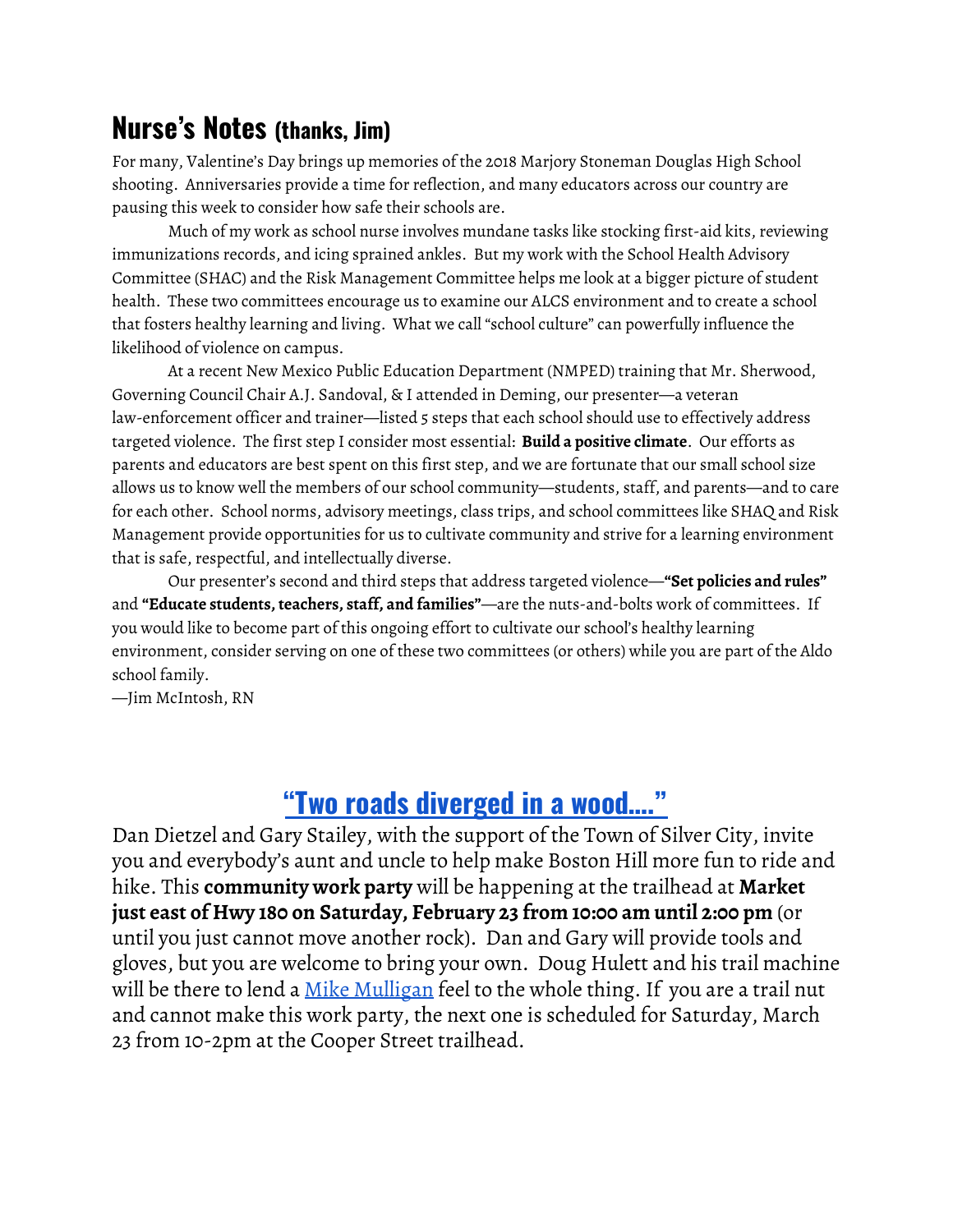## **Open spaces=Open minds**

The Town's **Trails and Open Space Committee** is meeting **Wednesday, February 20 at 5 pm in the city annex building** above the Washington Federal Bank. We are helping with the Boston Hill trailwork, and most or all of the committee came to the last workday. We are an advisory committee and our meetings are open to the public and posted on the Town's website. Public comment is always welcome.

## **GiZmOs AnD GaDgEtS**

**8th graders** have finished the parts research, the diagramming, and the building of their **solar cell phone chargers**. We will finish the wiring, testing and case design this week. There may be as many as 10 solar cellphone chargers available for sale after the product has been thoroughly tested. The price will be \$50 each, except for 8th grade students and their families who can purchase them for the cost of materials (\$30). If you wish to reserve one, email Aysh Heneghan at dheneghan@aldocs.org. Orders are first come, first served with priority going to 8th grade students/families.

*Donations of old, no longer wanted,smartphones will assist thestudentsin testing their builds. If you have a smartphoneto donate drop it of at thefront desk!*



8th graders Isabella and Michael And Lilith and Reece

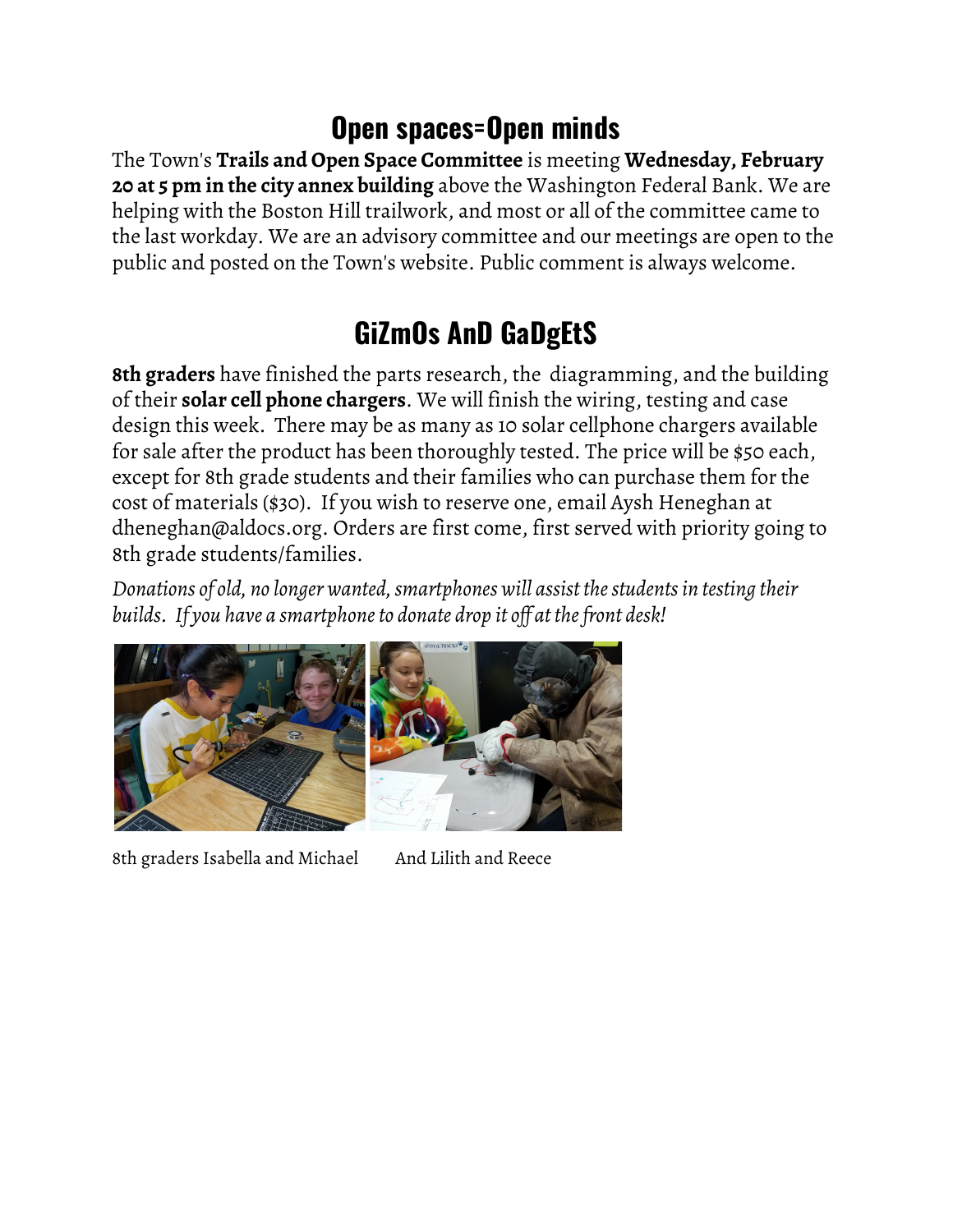## **High School**

#### **YUMMY, HS Candy Grams**

The High School Student Council will be selling **Candy Grams** for the High Schoolers. Sales started Monday February, 11 and will go through Thursday, February, 14 you can order one or more from the a High School Student Council member. They are **\$1 each or 5 for \$4**. Candy Grams will be **delivered to the one you love on Tuesday, February 19.**

## **In between worlds**

This week for **C.O. the 9th graders** will hike in **Purgatory Chasm** near Lake Roberts. Students will be leaving at 9:25, an hour earlier than usual, but will still have a half of an hour of English and a half of an hour of math (phew!). **BIG 5** is essential-2 water bottles, journal and pencil, hat, good walking shoes, and healthy snacks and lunch. P.S. Check the <u>[forecast](https://www.wunderground.com/forecast/us/nm/silver-city)</u> before you decide you won't let the weather dictate what you are going to wear.

## **Middle School**

## **WNMU this Friday**

As the title introduces we will be going to WNMU this Friday! The half of the group that was at the Commons will be going to the science labs at WNMU, the half that was at the science labs will be going the newly renovated WNMU museum. Don't forget the Big 5 and consider checking the <u>[forecast](https://www.wunderground.com/forecast/us/nm/silver-city)</u> to make sure you are prepared for whatever is happening outside.

- 2 Water Bottles
- Sturdy Shoes
- A Hat
- A Journal and Writing Supplies
- A Lunch

Plus

● ALCS t-shirt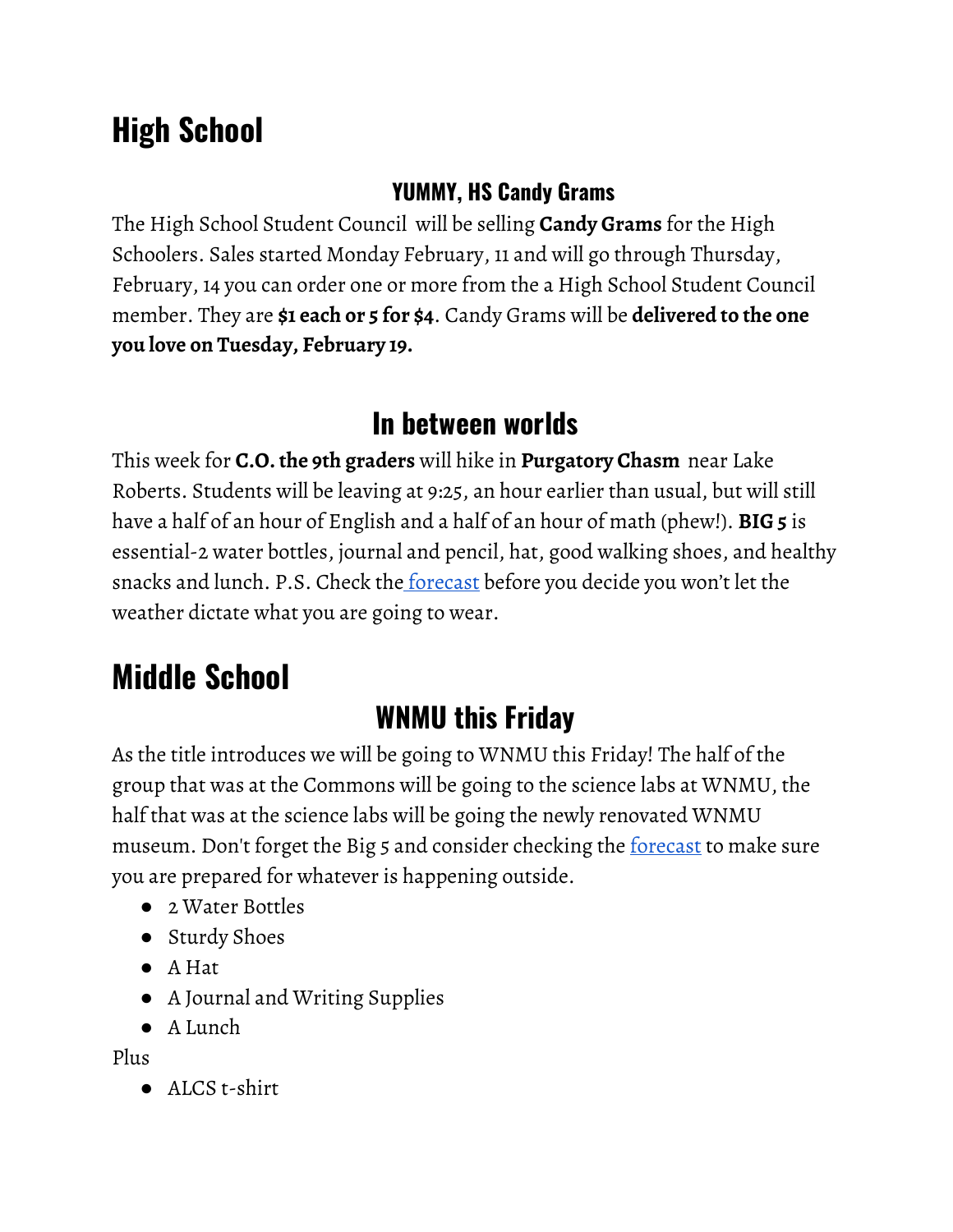## **Community Events**

### **[Five](http://www.gcconcerts.org/) Sax**

According to the website, "**Five Sax** is a modern-style saxophone quintet featuring five musicians from around the world. The individual members are all established solo musicians who represent a significant international presence and hold many prizes from important national and international competitions." They will be playing on **Friday, February 15 from 7:00 pm to 9:00 pm**. The event will be held at **Western New Mexico University Fine Arts Center Theater.** Watch them play [here.](https://www.youtube.com/watch?v=HU76r7KO9kw)

## **Plant Society [Meeting](http://gilanps.org/)**

During the **Friday, February 15th** meeting of the Gila Native Plant Society will Tricia Hurley will give a presentation on "Seed Gathering and Propagation of Native Plants." Tricia will share her knowledge of the techniques of seed collecting, storage and germination. The meeting will be from **7:00 pm to 9:00 pm at Harlan Hall, Room 219, WNMU Campus, at the corner of12th and Alabama Streets, Silver City.** Those attending will have the opportunity to start seeds in seedling tubes. Refreshments following the program.

### **Celtic, Folk and World Music [Concert](https://www.4shillingsshort.com/)**

According to the sources, **The Celtic/Folk/World** music duo of **Aodh Og O'Tuama from Cork,Ireland and Christy Martin from California**, perform Traditional and Original music from the Celtic lands, Medieval & Renaissance Europe, India and the Americas on a fantastic array of instruments. They will be playing on **Saturday, February 16 from 7:00 pm to 9:00 pm**. This event will be held at **Unitarian Universalist Fellowship of Silver City located at 3845 North Swan Street.** A **\$10 suggested donation fee** will always help. Watch them play [here](https://www.youtube.com/watch?v=-5e9zKMGP6Y).